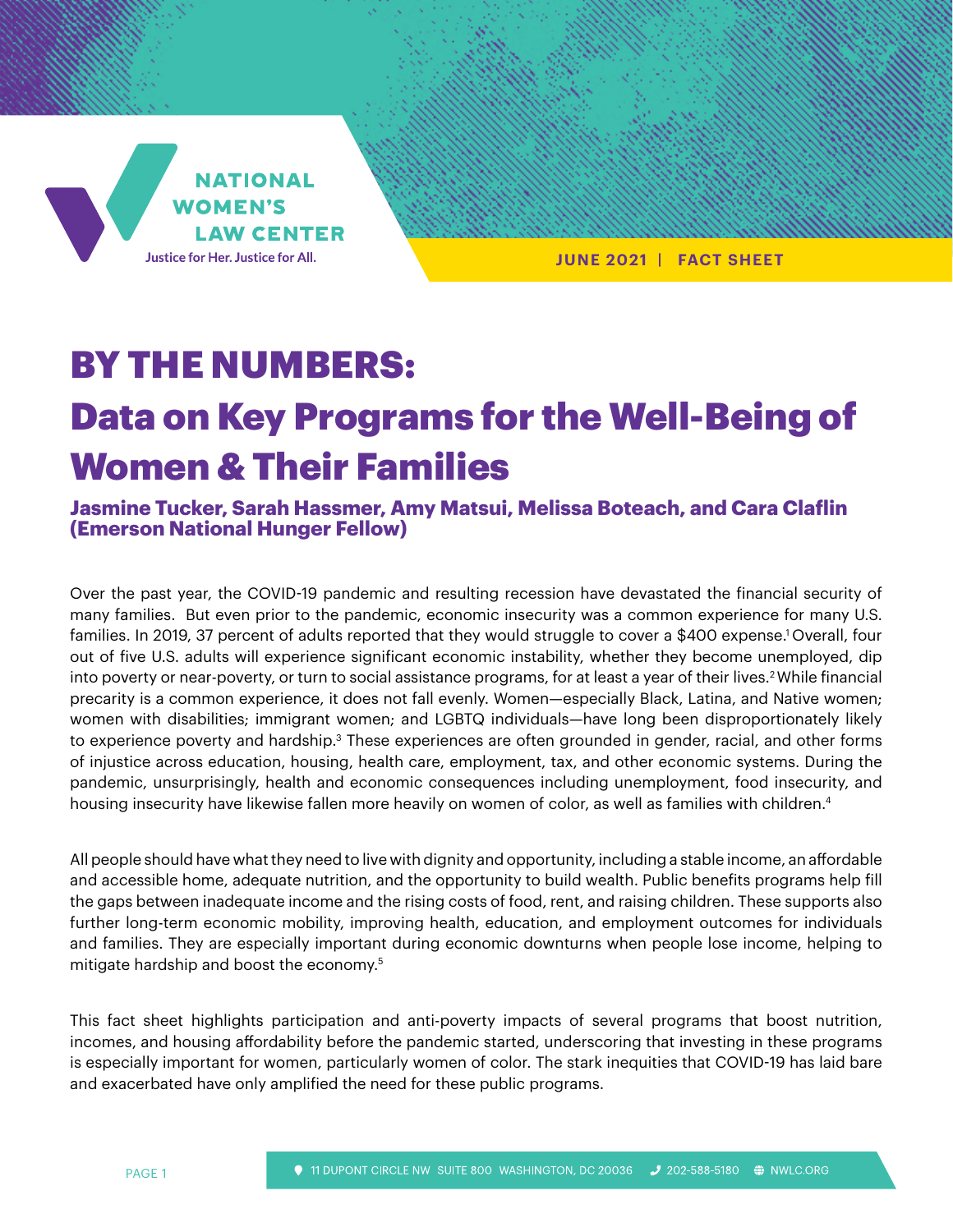## **METHODOLOGY**

**The data cited throughout this report comes from multiple sources, including many government agencies. Most program recipient or beneficiary data comes from the individual programs' latest annual reports or most recently published data tables available from their websites. We also relied on U.S. Census Bureau 2020 Current Population Survey estimates or analyses conducted by other organizations for some program and demographic information. The federal government's fiscal year (FY) runs from October to September. FY 2020 lasted from October 2019 through September 2020—about half of this FY was before the COVID-19 pandemic started and the other half was during the pandemic. Consequently, when possible, we used September 2020 data to provide an example of participation rates during the pandemic and February 2020 for pre-pandemic data. Please reference individual source notes for more information.** 

## **IMPROVING NUTRITION**

#### **SUPPLEMENTAL NUTRITION ASSISTANCE PROGRAM (SNAP)/FOOD STAMPS**

**SNAP**, previously called Food Stamps, helps millions of families put food on the table.

- SNAP is designed to expand as need increases. In September 2020, during the COVID-19 pandemic and recession, more than 42.9 million people received SNAP, a sizeable increase from the nearly 36.9 million people served in February 2020.<sup>6</sup>
- The latest data on participation show that even prior to the pandemic, women, people of color, LGBTQ women, and people with disabilities were more likely to participate in SNAP:
- º In FY 2019, women were more than six in ten (63 percent) of adult SNAP recipients.7
- º More than one in three (34 percent) nonelderly adult SNAP recipients was a woman of color in FY 2019.<sup>8</sup>
- º In FY 2019, over six in ten (62 percent) of SNAP households with children were headed by a single adult, 92 percent of which were headed by women.<sup>9</sup>
- º In 2019, 18 percent of LGBTQ women participated in SNAP, compared to 10 percent of non-LGBTQ women and six percent of non-LGBTQ men.10
- º In 2015, SNAP served over 11 million people with disabilities.<sup>11</sup>

**The estimated average SNAP benefit for a one-person household is about \$138 per month**. 12

If counted in the official poverty measure, SNAP would have lifted the incomes of nearly 2.5 million people above the Federal Poverty Level (FPL) in 2019.13

#### **WOMEN, INFANTS, AND CHILDREN (WIC) SPECIAL SUPPLEMENTAL NUTRITION PROGRAM**

The **WIC** program provides grants to states for supplemental food, health care referrals, and nutrition education for low-income pregnant, breastfeeding, and postpartum women, and to infants and children up to age five.

**Women face especially precarious economic circumstances as they welcome a new baby. The combination of increased unpaid caregiving responsibilities, the lack of familyfriendly support like paid leave and affordable, high-quality child care, and the increased costs associated with raising young children mean that families with young children have some of the highest rates of poverty of any age group.**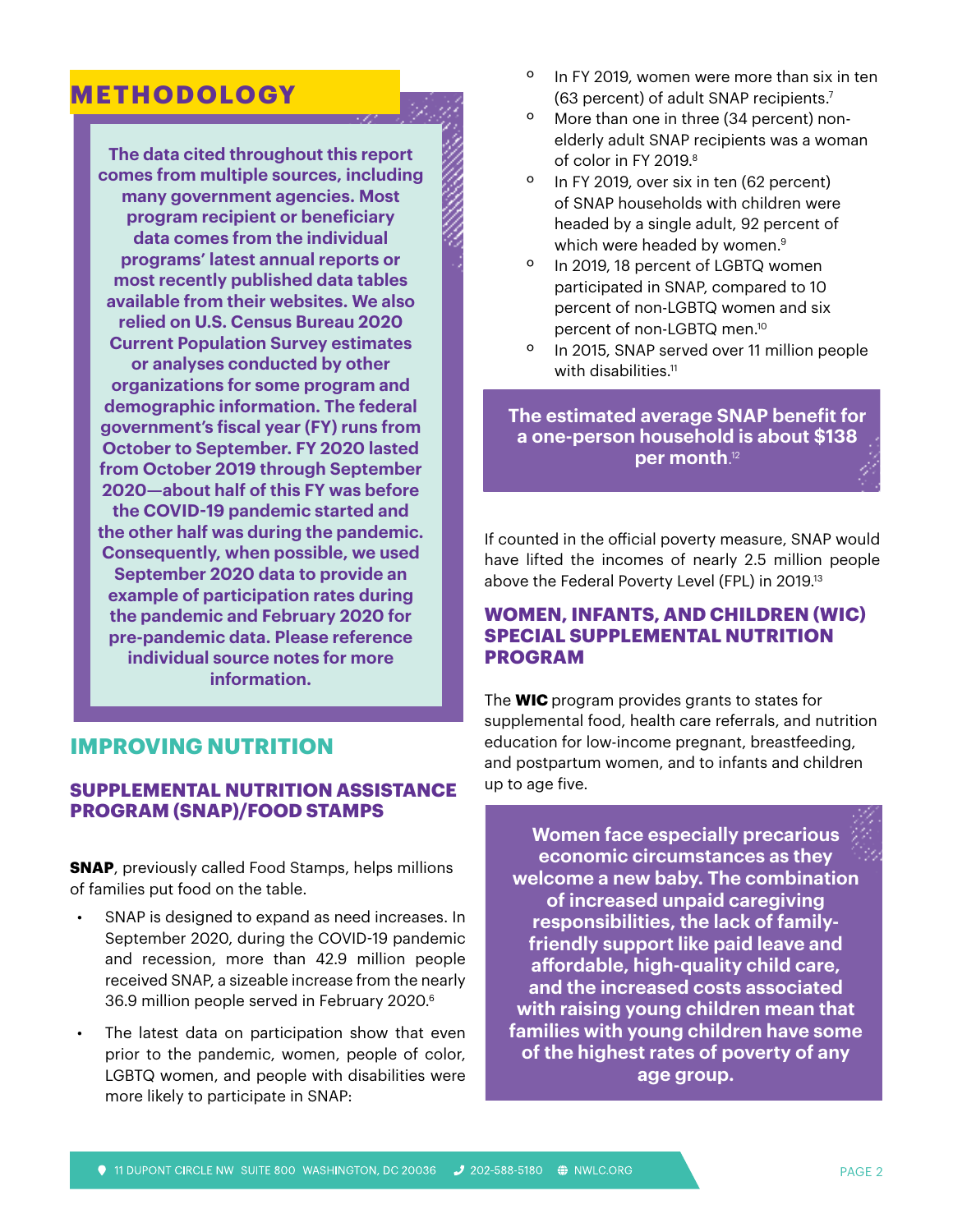- Congress provided flexibilities for WIC administration during the COVID-19 pandemic, which helped the program be more responsive to the growing food insecurity.14 In September 2020, WIC served over 6.3 million women, infants, and children, compared to the more than 6.1 million women, infants, and children served in February 2020.15
- WIC serves 45 percent of all infants in the United States.<sup>16</sup>
- Even before the pandemic, WIC was a critical support for pregnant, breastfeeding, and postpartum women and for children up to age five:
	- º In 2019, nearly two in five (37 percent) of adult women WIC recipients had incomes below the FPL.<sup>17</sup>
	- º In 2019, more than six in ten (62 percent) of adult women recipients were women of color.18
	- º In 2019, 17 percent of LGBTQ women living with children participated in WIC compared to 11 percent of non-LGBTQ women and 5 percent of non-LGBTQ men living with children.19

**In FY 2020, the average WIC benefit per participant was about \$38 per month.20**

If counted in the official poverty measure, WIC would have lifted the incomes of 229,000 people above the FPL in 2019.21

## **NATIONAL SCHOOL MEALS PROGRAMS**

National school meals programs are federally assisted meals programs that exist in public and non-profit private schools and residential child care facilities.<sup>22</sup>

Any student in a participating school can get a **National School Lunch Program (NSLP)** lunch regardless of the student's household income. Free lunches are available to children who live in households with incomes at or below 130 percent of the FPL. Reduced-price lunches are available to children in households with incomes between 130-185 percent of the FPL.23

### **The estimated average states and the District of Columbia is In 2020, the FPL for the 48 contiguous**

| <b>PERSONS IN FAMILY/</b><br><b>HOUSEHOLDS</b> | <b>POVERTY LEVEL</b>          |
|------------------------------------------------|-------------------------------|
| 1                                              | \$12,760                      |
| $\overline{\mathbf{2}}$                        | \$17,240                      |
| 3                                              | \$21,720                      |
| 4                                              | \$26,200                      |
| 5                                              | \$30,680                      |
| 6                                              | \$35,160                      |
| 7                                              | \$39,640                      |
| 8                                              | \$44,120                      |
|                                                | .<br>$\overline{\phantom{a}}$ |

Source: [HHS Poverty Guidelines for 2020.](https://aspe.hhs.gov/2020-poverty-guidelines#threshholds)

After schools closed in response to the pandemic, the federal government provided flexibilities to help children whose schools were closed still receive nutrition assistance. For example, Congress created waivers in the NSLP to give schools options for "graband-go" meals and home deliveries. Congress also created the Pandemic Electronic Benefit Transfer (P-EBT) for families with children who are eligible to receive free or reduced priced lunch, which distributes benefits equal to the cost of school meals for the period in which school is cancelled.

- The NSLP provided nutritious lunches to over 8.6 million children each school day in September 2020, 92 percent of which were served as free or reduced-price meals.<sup>24</sup> This large decrease compared to the nearly 29.8 million children served in February 2020, 74 percent of which were served as free or reduced-price meals<sup>25</sup> and happened as a result of school closures. In March 2021, USDA estimated that approved state P-EBT plans, if implemented, would serve over 11.4 million children during the school year 2020- 2021, which can help address part of the gap in children served by NSLP.26
- In 2019, 39 percent of LGBTQ women living with children participated in the NSLP, compared to 23 percent of non-LGBTQ women and 12 percent of non-LGBTQ men living with children.<sup>27</sup>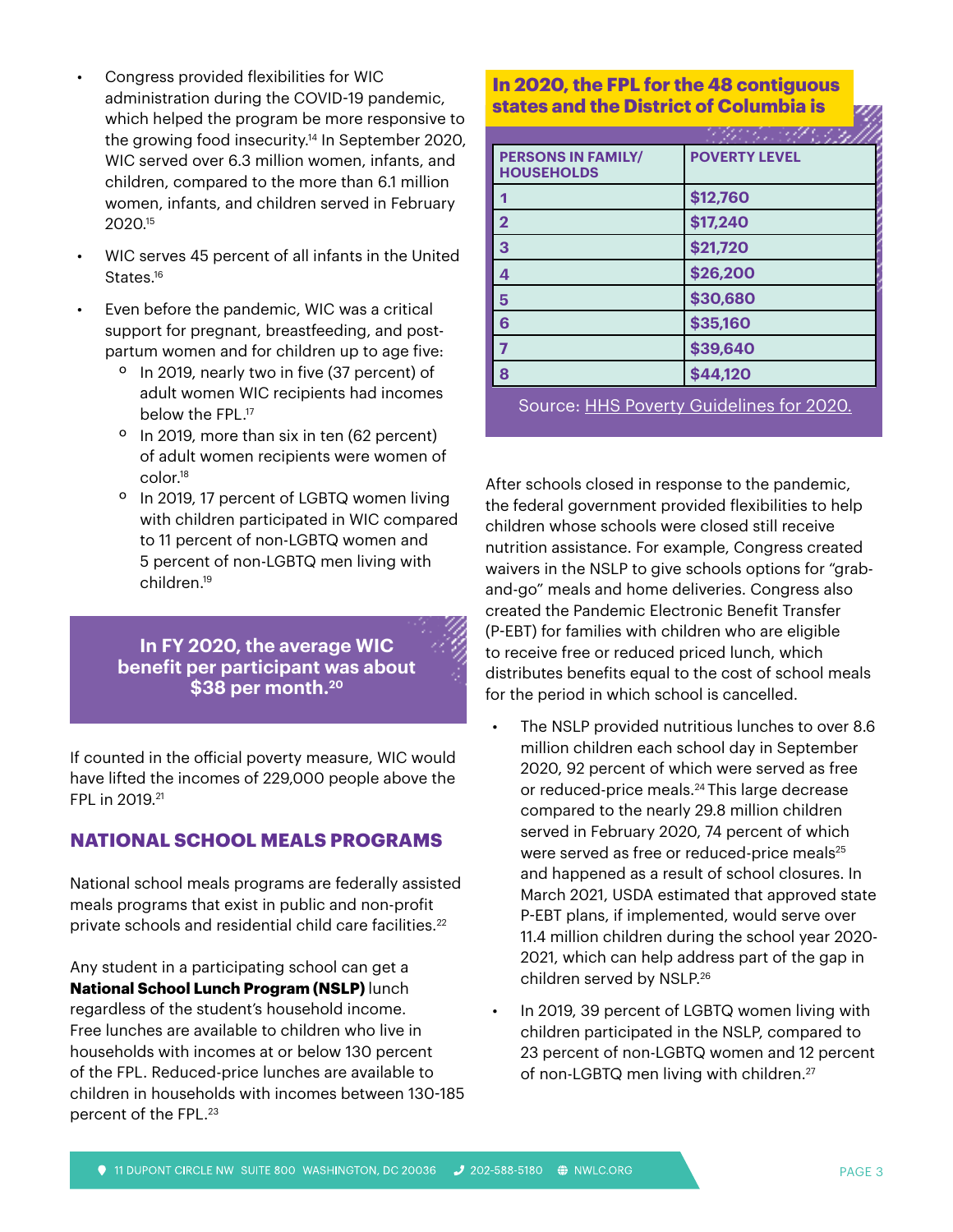If counted in the official poverty measure, the National School Lunch Program would have kept the incomes of over 1.1 million people above the FPL in 2019, including 661,000 children.<sup>28</sup>

The **School Breakfast Program (SBP**) served breakfast to more than 5.5 million children each school day in September 2020, 97 percent of which were served as free or reduced-price meals.<sup>29</sup> This is a decrease, as a result of school closures, from the more than 15.1 million children served in February 2020, 85 percent of which were served as free or reduced-price meals.30

## **CHILD AND ADULT CARE FOOD PROGRAM**

#### The Child and Adult Care Food Program (CACFP)

provided nutritious meals and snacks to children in child care centers and family child care homes, in afterschool programs, and homeless shelters; and to senior citizens in senior day care centers

- In September 2020, the program served nearly 128.5 million meals, 96 percent of which were served in day care homes and child care centers.31 This is a decrease compared to nearly 175 million meals served in February 2020,<sup>32</sup> likely due to child and adult care provider closures.
- Free and reduced-price meals accounted for 83 percent of all meals served through CACFP in September 2020.33

## **BOOSTING INCOME AND SUPPORTING WORK**

### **TEMPORARY ASSISTANCE FOR NEEDY FAMILIES (TANF)**

**TANF** is a block grant to states to fund income assistance, work supports, and other services, including child care, for low-income children and parents. Increasingly fewer TANF funds are spent providing direct assistance to families,<sup>34</sup> and states have enacted barriers to accessing help, leading to a dramatic decrease in the number of poor families served by TANF over the past 23 years.<sup>35</sup>

Before the pandemic, fewer than one in four low-income families with children received income assistance through TANF,<sup>36</sup> but there was a modest increase in participation due to the pandemic and recession. TANF provided

assistance to over 887,500 families in September 2020, including over 1.5 million children, compared to over 869,200 families in February 2020.37

- In 2019, more than eight in ten (86 percent) adults served by TANF were women.<sup>38</sup>
- TANF adult recipients were 31 percent Black, 30 percent Latinx, 2.5 percent Asian, 1.5 percent Native, and 30 percent white.<sup>39</sup>
- In 2020, seven percent of LGBTQ women and 12 percent of nonbinary/genderqueer individuals reported receiving TANF in the past year.40

In 2019, TANF kept the incomes of nearly 293,000 people above the FPL.41

## **UNEMPLOYMENT INSURANCE (UI)**

UI is a social insurance program that provides temporary support to unemployed workers who have lost their jobs through no fault of their own and meet additional requirements, which vary by state. UI is particularly important during recessions, when it stabilizes families, communities, and the overall economy, and serves as a critical support for those who lose their jobs and for their families, even when unemployment rates are relatively low. But prior to the pandemic, only about one in four unemployed workers could access UI benefits.42 Congress addressed some of these eligibility gaps through pandemic unemployment programs that reached millions of unemployed people, such as gig workers, ineligible for traditional UI.43

- UI provided assistance to more than 12.4 million unemployed workers in September 2020, including more than 6.4 million women.<sup>44</sup> Of those 12.4 million people receiving UI in September 2020, 20 percent were Black, 20 percent were Latinx, 7.6 percent were Asian, and 44 percent were white.<sup>45</sup> This September 2020 participation is much higher than the more than 2 million people, 35 percent of whom were women, receiving UI in February 2020.46
- In 2020, 23 percent of LGBTQ women and 20 percent of nonbinary/genderqueer individuals reported that they, their partner, or their children received unemployment benefits in the past year.<sup>47</sup>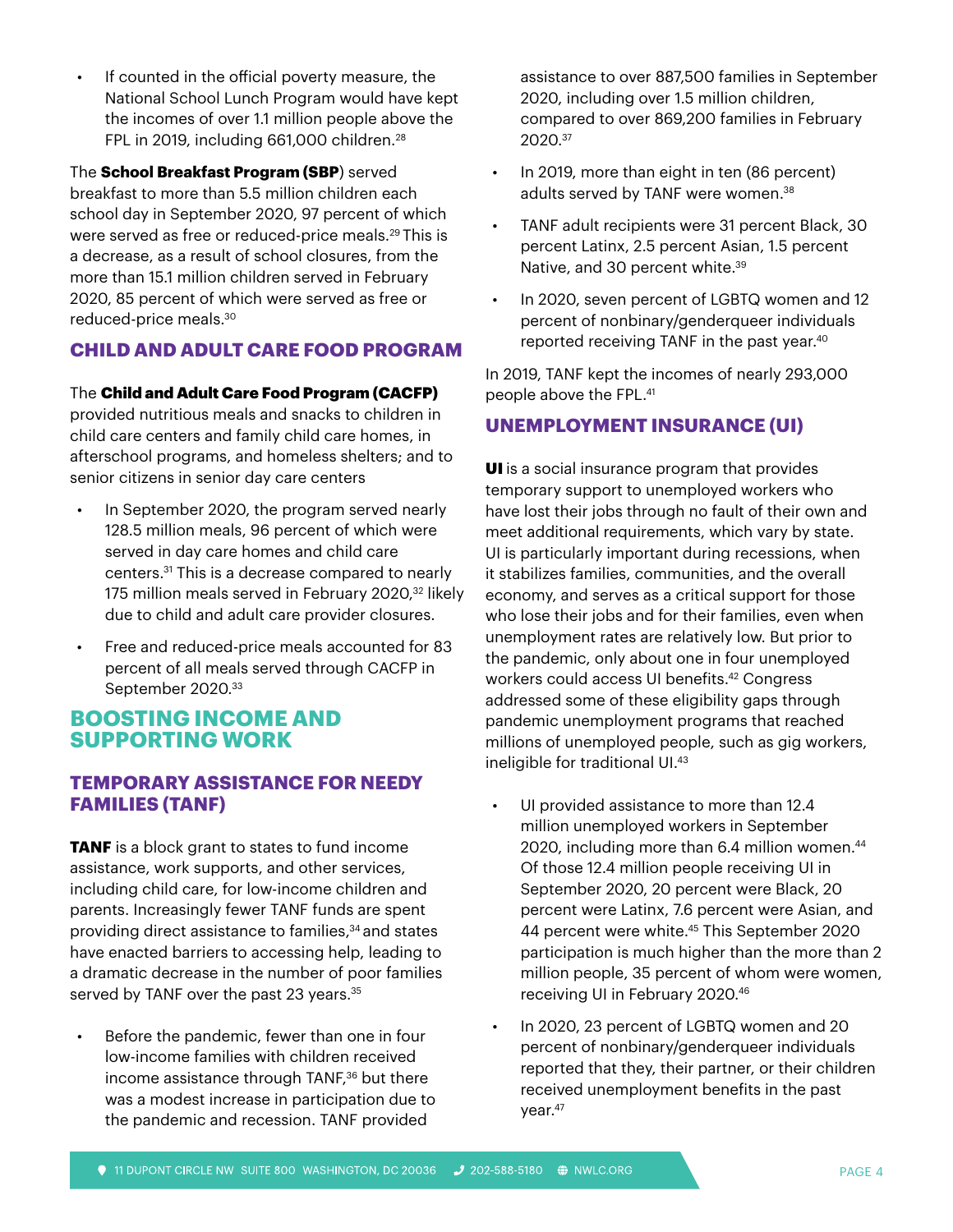#### **SOCIAL SECURITY**

**Social Security** is a social insurance program that protects workers and their families when income is lost due to retirement, disability, or death. It covers nearly all workers and their families, not just those with low incomes, and raises the incomes of more people above the FPL than any other program. Social Security's stable, inflation-adjusted benefits also provide essential income during economic downturns, including for older workers who may retire early if they become unemployed and are unable to find another job.48 However, if people retire early, they may receive lower Social Security benefit amounts.49

Social Security is especially important to women's economic security:

- Fifty-five percent of adult beneficiaries were women in 2019.<sup>50</sup> Women make up more than half (55 percent) of Social Security beneficiaries 62 and older.<sup>51</sup>
- While women historically relied more on income from Social Security than men do,<sup>52</sup> because of gender inequities in the employment system, women, on average, receive lower benefits than men.
	- º As of December 2019, the average Social Security benefit for retired women 65 and older was only about \$16,268 per year.<sup>53</sup>
	- º In contrast, the average Social Security benefit for retired men 65 and older was about \$20,302 per year.54

Social Security kept the incomes of more than 26.5 million people above the FPL in 2019.55

#### **SOCIAL SECURITY DISABILITY INSURANCE (SSDI)**

**SSDI** is a core component of Social Security's old age, survivor, and disability insurance (OASDI) program. The program insures workers who have experienced a serious and long-lasting disability, providing modest but essential income to support them and their families if they are unable to work. But applicants for SSDI benefits face significant delays in processing their claims.<sup>56</sup>

- As of December 2019, SSDI served more than 9.9 million people, including more than 4.9 million women and girls.<sup>57</sup>
- Gender inequities in the employment system also led to inequities in average SSDI benefits for disabled workers—about \$13,541 for disabled women, compared to \$16,612 for disabled men in 2019.58
- In 2020, 15 percent of LGBTQ women and 13 percent of nonbinary/genderqueer individuals reported that their family received SSDI in the past year.59

#### **SUPPLEMENTAL SECURITY INCOME (SSI)**

**Supplemental Security Income (SSI)** provides income support for low-income individuals who are elderly or living with disabilities. But some of the key features of the program have not been updated in nearly 40 years, meaning that rising costs push SSI recipients further into poverty every year.

- In 2019, SSI served over 8 million people, including more than 1.1 million children.<sup>60</sup>
- The majority (51 percent) of non-elderly adults in the program in 2019 were women; almost twothirds (65 percent) of elderly SSI beneficiaries were women.<sup>61</sup>

SSI kept nearly 2.9 million people above the FPL in 2019.62

#### **REFUNDABLE TAX CREDITS**

The **Earned Income Tax Credit (EITC)** is a federal refundable tax credit available to working people with low to moderate incomes. The EITC is more valuable for families with children; the smaller EITC for workers without dependent children was expanded for tax year 2021 by the American Rescue Plan Act (ARPA).

- In 2020, 25 million working families received the EITC,<sup>63</sup> and the average benefit was about \$2,461.64
- Based on the most recent available data, women of color<sup>65</sup> and LGBTQ women<sup>66</sup> especially benefit from the EITC, and the pandemic's disproportionate impact on women of color and LGBTQ women has likely made that even more true.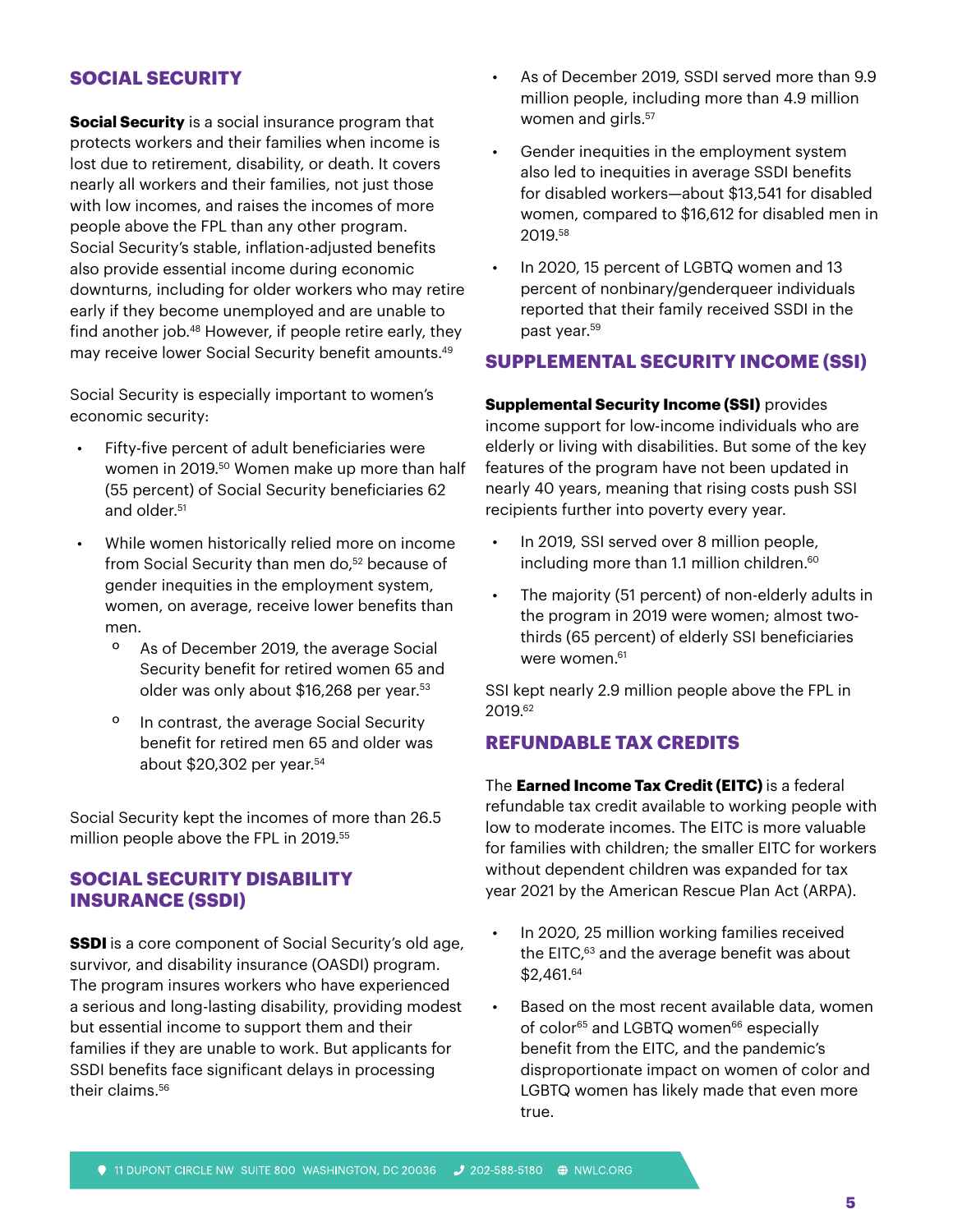The **Child Tax Credit (CTC)** is a federal tax credit for families with children. The CTC was expanded, and made fully refundable, for tax year 2021 by the ARPA. Families can receive up to \$3,600 per qualifying child ages 0-5, and up to \$3,000 per child ages 6-17. The CTC expansions in the ARPA are estimated to lift 4.1 million additional children above the poverty line, and 70 percent of those children are Black and Latinx.<sup>67</sup>

- In 2020, 48.1 million families received the CTC,<sup>68</sup> and the average benefit was \$2,442.69
- Based on 2018 data, $70$  the most recent available data, women of color especially benefit from the CTC, and the pandemic's disproportionate impact on women of color has likely made that even more true.

The EITC and CTC lifted the incomes of nearly 9 million people above the FPL in 2019.<sup>71</sup>

### **MAKING HOUSING MORE AFFORDABLE**

The Department of Housing and Urban Development (HUD) provides housing assistance to about 10.4 million people and over 5 million families.<sup>72</sup> Due to chronic underfunding and other structural factors, however, demand for housing assistance greatly outpaces supply.73

- In 2020, women headed 75 percent of households served by HUD rental assistance programs, and households with children headed by women comprised 32 percent of households served by HUD rental assistance programs.<sup>74</sup>
- Thirty-five percent of heads of household receiving housing assistance are low-income elderly people and 34 percent are non-elderly people with disabilities.75
- In 2019, 5.8 percent of LGBTQ women received housing assistance, compared to 3.6 percent of non-LGBTQ women and 1.7 percent of non-LGBTQ men. $74$

If counted in the official poverty measure, federal housing assistance (which includes the Housing Choice Voucher program, also known as Section 8 Tenant-Based Rental Assistance) would have lifted the incomes of more than 2.6 million people above the FPL in 2019.77

# **CONCLUSION**

All people should have what they need to live with dignity and opportunity, including a stable income, an affordable and accessible home, adequate nutrition, and the opportunity to build wealth. Programs and policies that help people meet their basic needs represent investments in our shared priorities and in the well-being of our communities as a whole. This is especially true for women, particularly women of color, women with disabilities, LGBTQ individuals, and immigrant women, who are placed at increased economic risk by compounding discriminatory systems and structures, as well as by underinvestment in programs that could mitigate that risk.

Investing in public benefits programs and defending against cuts to those programs is a gender justice issue, and a critical component to building an economy that works for all of us.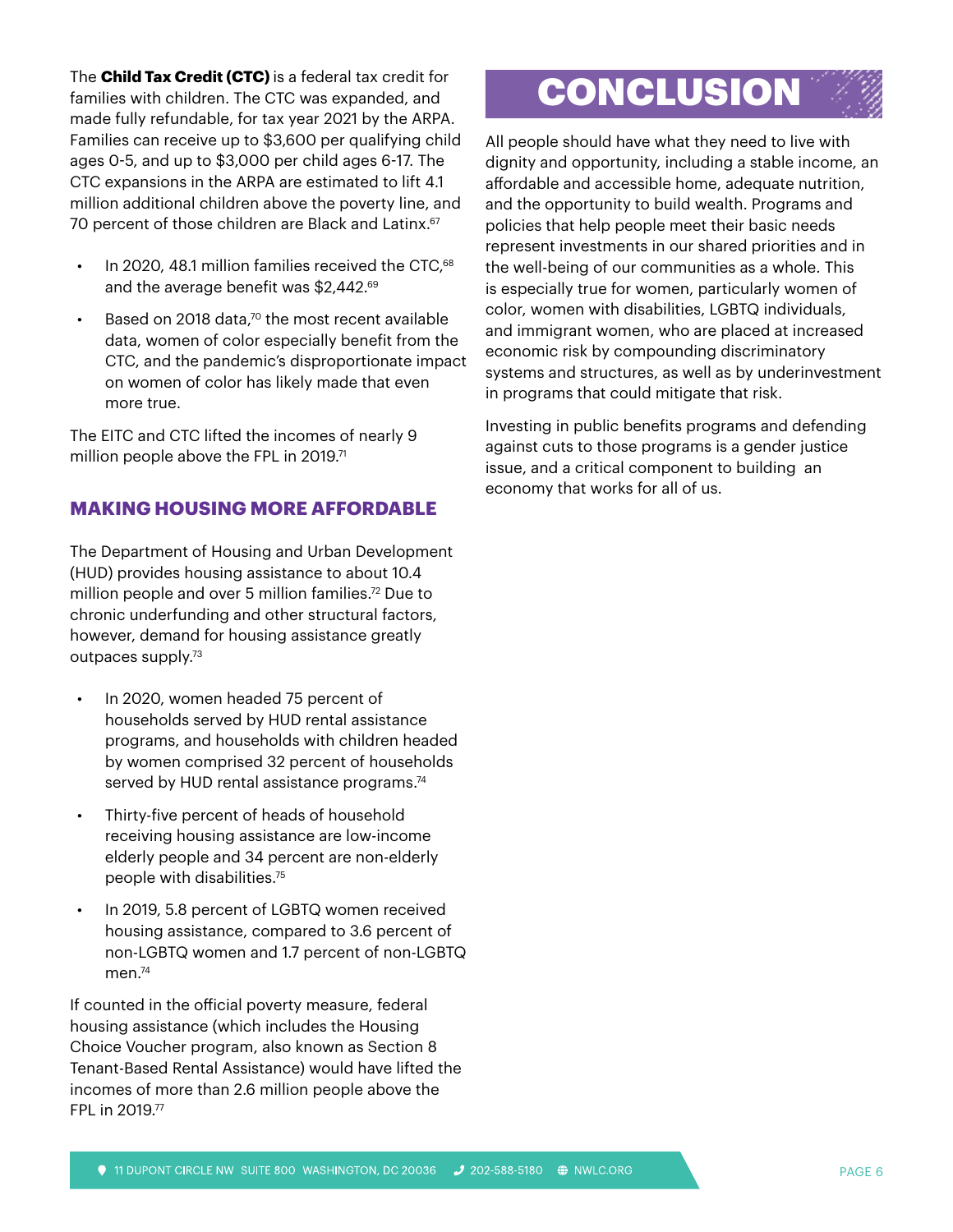- 1 Federal Reserve Board, Division of Consumer and Community Affairs, "Report on the Economic Well-Being of U.S. Households in 2019, Featuring Supplemental Data from April 2020," May 2020, [https://www.federalreserve.gov/publications/files/2019-report-economic-well-being-us-households-202005.pdf,](https://www.federalreserve.gov/publications/files/2019-report-economic-well-being-us-households-202005.pdf) 2-3.
- 2 Hope Yen, "4 In 5 in USA Face near-Poverty, No Work," *USA Today*, USA Today, July 28, 2013, [https://www.usatoday.com/story/money/business/2013/07/28/americans-poverty-no](https://www.usatoday.com/story/money/business/2013/07/28/americans-poverty-no-work/2594203/)[work/2594203/](https://www.usatoday.com/story/money/business/2013/07/28/americans-poverty-no-work/2594203/).
- 3 Amanda Fins, "National Snapshot: Poverty among Women & Families, 2020," National Women's Law Center, December 2020, [https://nwlc.org/wp-content/uploads/2020/12/](https://nwlc.org/wp-content/uploads/2020/12/PovertySnapshot2020.pdf) [PovertySnapshot2020.pdf](https://nwlc.org/wp-content/uploads/2020/12/PovertySnapshot2020.pdf); M.V. Lee Badgett, Soon Kyu Choi, and Bianca D.M. Wilson, "LGBT Poverty in the United States," UCLA School of Law Williams Institute, October 2019, [https://](https://williamsinstitute.law.ucla.edu/publications/lgbt-poverty-us/) [williamsinstitute.law.ucla.edu/publications/lgbt-poverty-us/.](https://williamsinstitute.law.ucla.edu/publications/lgbt-poverty-us/)
- 4 National Women's Law Center, "A Year of Strength and Loss: The Pandemic, The Economy, & The Value of Women's Work," March 2021, [https://nwlc.org/wp-content/uploads/2021/03/](https://nwlc.org/wp-content/uploads/2021/03/Final_NWLC_Press_CovidStats.pdf) [Final\\_NWLC\\_Press\\_CovidStats.pdf](https://nwlc.org/wp-content/uploads/2021/03/Final_NWLC_Press_CovidStats.pdf)**; National Women's Law Center, "NWLC Analysis of U.S. Census Bureau COVID-19 Household Pulse Surveys," April 23, 2021, [https://nwlc.org/](https://nwlc.org/resources/nwlc-analysis-of-u-s-census-bureau-covid-19-household-pulse-surveys/)<br>resources/nwlc-analysis-of-u-s-census-bureau-covid-19**
- 5 Arloc Sherman, "The 2009 Recovery Act Even Better in Preventing Poverty Than We Thought," Center on Budget and Policy Priorities, October 13, 2011, [https://www.cbpp.org/blog/](https://www.cbpp.org/blog/the-2009-recovery-act-even-better-in-preventing-poverty-than-we-thought) the-2009-recovery-act-even-better-in-preventing-poverty-than-we-thought**; James Feyrer and Bruce Sacerdote, "Did the Stimulus Stimulate? Effects of the American Recovery and<br>Reinvestment Act," Dartmouth College, June 21, 2** Credit, Poverty, and Health," *HealthAffairs*, October 2018, [https://www.healthaffairs.org/do/10.1377/hpb20180817.769687/full/HPB\\_2018\\_RWJF\\_07\\_W.pdf.](https://www.healthaffairs.org/do/10.1377/hpb20180817.769687/full/HPB_2018_RWJF_07_W.pdf)
- 6 U.S. Department of Agriculture, Food and Nutrition Service, "Supplemental Nutrition Assistance Program," May 7, 2021, [https://fns-prod.azureedge.net/sites/default/files/resource](https://fns-prod.azureedge.net/sites/default/files/resource-files/34SNAPmonthly-5.pdf)[files/34SNAPmonthly-5.pdf.](https://fns-prod.azureedge.net/sites/default/files/resource-files/34SNAPmonthly-5.pdf)
- 7 National Women's Law Center calculations based on Kathryn Cronquist, "Characteristics of Supplemental Nutrition Assistance Program Households: Fiscal Year 2019," U.S. Department of Agriculture, Food and Nutrition Service, March 2021, [https://fns-prod.azureedge.net/sites/default/files/resource-files/Characteristics2019.pdf,](https://fns-prod.azureedge.net/sites/default/files/resource-files/Characteristics2019.pdf) 67.
- 8 National Women's Law Center calculations based on U.S. Census Bureau, 2020 Annual Social and Economic Supplement using Sarah Flood et al., *Integrated Public Use Microdata Series (IPUMS): Version 8.0 [dataset]* (Minneapolis: University of Minnesota, 2020),<https://ipums.org/>.
- 9 National Women's Law Center calculations based on Cronquist, "Characteristics of Supplemental Nutrition Assistance Program Households: Fiscal Year 2019," 56.
- 10 Spencer Watson, Oliver McNeil, and Bruce Broisman, "The Economic Well-Being of LGBT Adults in the U.S. in 2019," Center for LGBTQ Economic Advancement & Research, June 2021, [https://lgbtq-economics.org/wp-content/uploads/2021/06/The-Economic-Well-Being-of-LGBT-Adults-in-2019.pdf,](https://lgbtq-economics.org/wp-content/uploads/2021/06/The-Economic-Well-Being-of-LGBT-Adults-in-2019.pdf) 12.
- 11 Steven Carlson, Brynne Keith-Jennings, and Raheem Chaudhry, "SNAP Provides Needed Food Assistance to Millions of People with Disabilities," Center on Budget and Policy Priorities,<br>June 14, 2017, https://www.cbpp.org/re Survey). This is the most recent comprehensive analysis for disabled people participating in SNAP. The U.S. Department of Agriculture demographic data only counts disabled people who receive a disability benefit, a narrow subset of the disability community.
- 12 Center on Budget and Policy Priorities, "A Quick Guide to SNAP Eligibility and Benefits," September 1, 2020, https://www.cbpp.org/research/food-assistance/a-quick-guide-to-snap [eligibility-and-benefits.](https://www.cbpp.org/research/food-assistance/a-quick-guide-to-snap-eligibility-and-benefits)
- 13 Liana Fox, "The Supplemental Poverty Measure: 2019," U.S. Census Bureau, September 2020, [https://www.census.gov/content/dam/Census/library/publications/2020/demo/p60-272.](https://www.census.gov/content/dam/Census/library/publications/2020/demo/p60-272.pdf) [pdf](https://www.census.gov/content/dam/Census/library/publications/2020/demo/p60-272.pdf), Appendix Table 7.
- 14 National WIC Association, "Lessons Learned from COVID-19: The Ongoing Need for Remote WIC Services," May 6, 2021, [https://www.nwica.org/blog/lessons-learned-from-covid-19](https://www.nwica.org/blog/lessons-learned-from-covid-19-the-ongoing-need-for-remote-wic-services#.YL6al6hKg2w) [the-ongoing-need-for-remote-wic-services#.YL6al6hKg2w.](https://www.nwica.org/blog/lessons-learned-from-covid-19-the-ongoing-need-for-remote-wic-services#.YL6al6hKg2w)
- 15 U.S. Department of Agriculture, Food and Nutrition Service, "Special Supplemental Nutrition Program for Women, Infants, and Children (WIC)," May 7, 2021[, https://fns-prod.azureedge.]( https://fns-prod.azureedge.net/sites/default/files/resource-files/37WIC_Monthly-5.pdf) /default/files/resource-files/37WIC\_Monthly-5.pdf.
- 16 Kelsey Gray, Carole Trippe, Chrystine Tadler, Clay Perry, Paul Johnson, and David Betson, "National- and State-Level Estimates of WIC Eligibility and WIC Program Reach in 2017," U.S. Department of Agriculture, December 2019,<https://fns-prod.azureedge.net/sites/default/files/resource-files/WICEligibles2017-Volume1.pdf>, 59.
- 17 National Women's Law Center calculations based on IPUMS 2020.
- 18 National Women's Law Center calculations based on IPUMS 2020.
- 19 Watson, McNeil, and Broisman, "The Economic Well-Being of LGBT Adults in the U.S. in 2019," 12.
- 20 U.S. Department of Agriculture, Food and Nutrition Service, "Special Supplemental Nutrition Program for Women, Infants, and Children (WIC)," May 7, 2021, [https://fns-prod.azureedge.](https://fns-prod.azureedge.net/sites/default/files/resource-files/37WIC_Monthly-5.pdf) [net/sites/default/files/resource-files/37WIC\\_Monthly-5.pdf.](https://fns-prod.azureedge.net/sites/default/files/resource-files/37WIC_Monthly-5.pdf)
- 21 Fox, "The Supplemental Poverty Measure: 2019," Appendix Table 7.
- 22 U.S. Department of Agriculture, Food and Nutrition Service, "The National School Lunch Program," November 2017, [https://fns-prod.azureedge.net/sites/default/files/resource-files/](https://fns-prod.azureedge.net/sites/default/files/resource-files/NSLPFactSheet.pdf) [NSLPFactSheet.pdf.](https://fns-prod.azureedge.net/sites/default/files/resource-files/NSLPFactSheet.pdf)
- 23 Joanne Guthrie, "National School Lunch Program", U.S. Department of Agriculture, Economic Research Service October 1, 2020, [https://www.ers.usda.gov/topics/food-nutrition](https://www.ers.usda.gov/topics/food-nutrition-assistance/child-nutrition-programs/national-school-lunch-program.aspx)[assistance/child-nutrition-programs/national-school-lunch-program.aspx.](https://www.ers.usda.gov/topics/food-nutrition-assistance/child-nutrition-programs/national-school-lunch-program.aspx)
- 24 U.S. Department of Agriculture, Food and Nutrition Service, "National School Lunch Program," May 7, 2021, [https://fns-prod.azureedge.net/sites/default/files/resource](https://fns-prod.azureedge.net/sites/default/files/resource-files/36slmonthly-5.pdf. FY 2020 data are preliminary)[files/36slmonthly-5.pdf. FY 2020 data are preliminary](https://fns-prod.azureedge.net/sites/default/files/resource-files/36slmonthly-5.pdf. FY 2020 data are preliminary).
- .<br>25 S. Department of Agriculture, Food and Nutrition Service, "National School Lunch Program.
- 26 U.S. Department of Agriculture, Food and Nutrition Service, "Biden-Harris Administration's Actions to Reduce Food Insecurity Amid the COVID-19 Crisis," March 3, 2021, [https://www.](https://www.fns.usda.gov/news-item/usda-003721 ) [fns.usda.gov/news-item/usda-003721.](https://www.fns.usda.gov/news-item/usda-003721 )
- 27 Watson, McNeil, and Broisman, "The Economic Well-Being of LGBT Adults in the U.S. in 2019," 12.
- 28 Fox, "The Supplemental Poverty Measure: 2019," Appendix Table 7.
- 29 U.S. Department of Agriculture, Food and Nutrition Service, "School Breakfast Program," May 7, 2021, [https://fns-prod.azureedge.net/sites/default/files/resource-files/35sbmonthly-5.](https://fns-prod.azureedge.net/sites/default/files/resource-files/35sbmonthly-5.pdf) [pdf](https://fns-prod.azureedge.net/sites/default/files/resource-files/35sbmonthly-5.pdf). FY 2020 data are preliminary.
- 30 U.S. Department of Agriculture, Food and Nutrition Service, "School Breakfast Program."
- 31 National Women's Law Center calculations based on U.S. Department of Agriculture, Food and Nutrition Service, "Child Nutrition Tables," [https://www.fns.usda.gov/pd/child-nutrition](https://www.fns.usda.gov/pd/child-nutrition-tables)[tables](https://www.fns.usda.gov/pd/child-nutrition-tables). FY 2020 data are preliminary.
- 32 U.S. Department of Agriculture, Food and Nutrition Service, "Child Nutrition Tables."
- 33 U.S. Department of Agriculture, Food and Nutrition Service, "Child Nutrition Tables."
- 34 Laura Meyer and Ife Floyd, "Cash Assistance Should Reach Millions More Families to Lessen Hardship," Center on Budget and Policy Priorities, November 30, 2020, [https://www.cbpp.](https://www.cbpp.org/research/family-income-support/tanf-reaching-few-poor-families ) [org/research/family-income-support/tanf-reaching-few-poor-families.](https://www.cbpp.org/research/family-income-support/tanf-reaching-few-poor-families )
- 35 Meyer and Floyd, "Cash Assistance"
- 36 Center on Budget and Policy Priorities, "Chart Book: Temporary Assistance for Needy Families," February 2, 2021, [https://www.cbpp.org/research/family-income-support/temporary](https://www.cbpp.org/research/family-income-support/temporary-assistance-for-needy-families-0)[assistance-for-needy-families-0.](https://www.cbpp.org/research/family-income-support/temporary-assistance-for-needy-families-0)
- 37 U.S. Department of Health and Human Services, Administration for Children and Families, Office of Family Assistance, "Temporary Assistance for Needy Families (TANF): Fiscal Year 2020," January 8, 2020, [https://www.acf.hhs.gov/sites/default/files/documents/ofa/fy2020\\_tanf\\_caseload\\_1.pdf](https://www.acf.hhs.gov/sites/default/files/documents/ofa/fy2020_tanf_caseload_1.pdf).
- 38 National Women's Law Center calculations based on U.S. Department of Health and Human Services, Administration for Children and Families, Office of Family Assistance, "Characteristics and Financial Circumstances of TANF Recipients Fiscal Year (FY) 2019," November 20, 2018, [https://www.acf.hhs.gov/sites/default/files/documents/ofa/fy19\\_](https://www.acf.hhs.gov/sites/default/files/documents/ofa/fy19_characteristics_final.pdf) [characteristics\\_final.pdf](https://www.acf.hhs.gov/sites/default/files/documents/ofa/fy19_characteristics_final.pdf), Tables 16, 18.